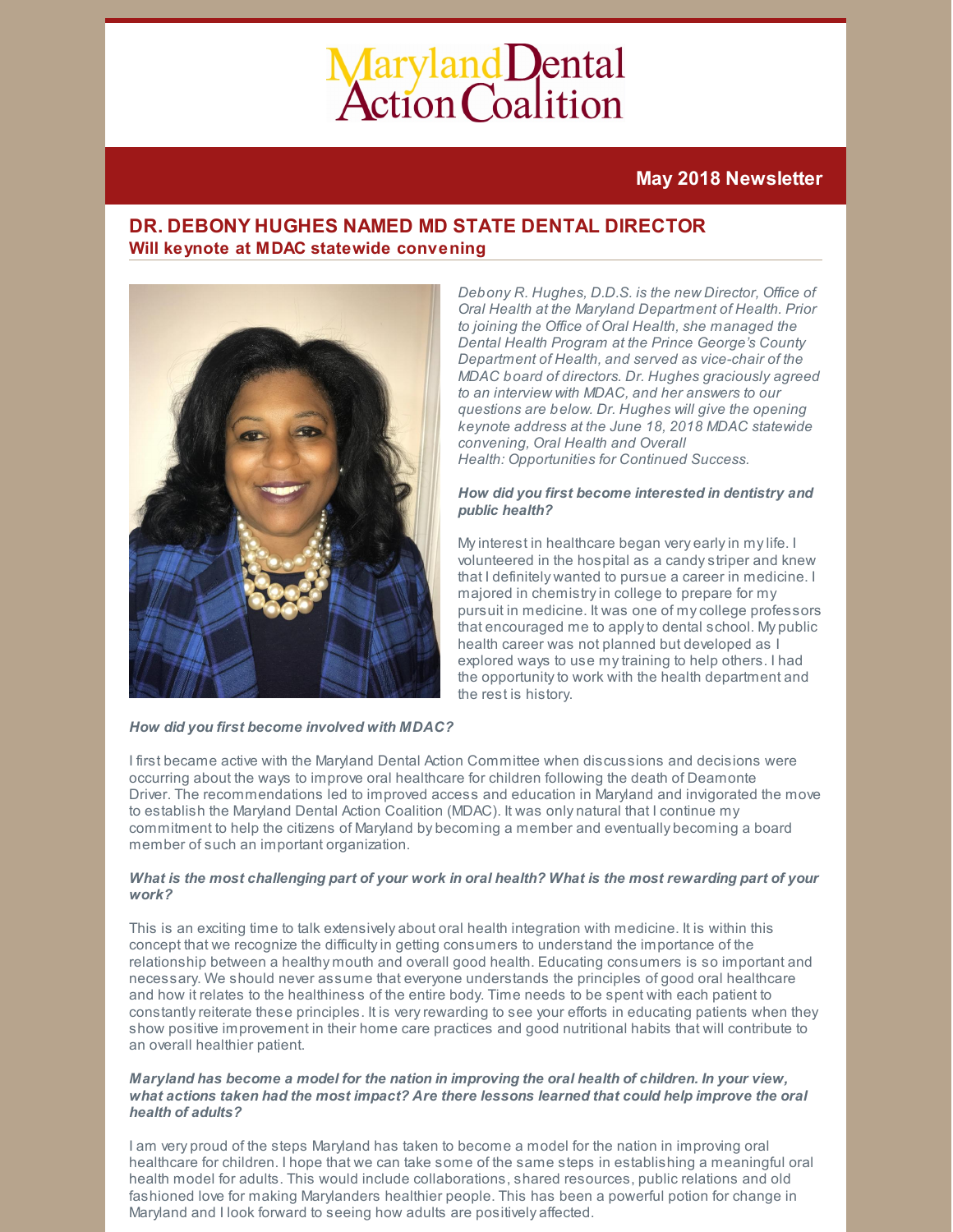#### *You worked in Vermont for many years. Are there initiatives that were successful there that we could take here to improve the oral health of Marylanders?*

When working in Vermont, I learned that collaborations are extremelyimportant to initiate and implement programs that comprehensivelyimpact patients. I was fortunate to work with a community health organization that operated a mobile medical bus to provide treatment to uninsured and Medicaid patients. The organization collaborated with a private practice dentist to offer dental treatment to their population of patients. It was a great relationship to provide access to care for patients in a rural area. I was also able to collaborate with the State Dental Hygiene Association to convene dental hygienists from around the state to provide services to that same population for a nominal fee on several occasions. When I look back at that experience, it was really a mini version of a Mission of Mercy.

In Maryland, we witness the importance of collaborations and how, as we work together, we are creating opportunities for our most vulnerable citizens.

*In your 2013 testimony before the United States Senate HELP Subcommittee on Primary Health and* Aging - Dental Crisis in America - The Need to Address Cost, you said "Quality dental care is not a luxury. It's a necessity, and we need to make it accessible and affordable for adults to receive the *care they need and deserve." In your view, what are the major actions needed to make dental care affordable and accessible?*

Creating affordable and accessible oral health care for all adults is a complexissue that requires multifaceted solutions. There is no clear path to achieve the wanted end result but I do believe that it is achievable with collaboration, creativity, and evaluation of resources. One thing for sure, I plan to be part of the solution.

#### *What are your top priorities for improving oral health in Maryland? How can MDAC members, partners, and stakeholders help you achieve those goals?*

Mytop priorityis to promote the mission of the Maryland Department of Health, which is "We work together to promote and improve the health and safety of all Marylanders through disease prevention, access to care, quality management, and community engagement." MDAC members, partners and stakeholders can look to the mission and continuously work to achieve the goals for quality oral healthcare for all Marylanders.

# **DONE DEAL! Governor Hogan Signs Bill to Establish Medicaid Adult Dental Pilot Program**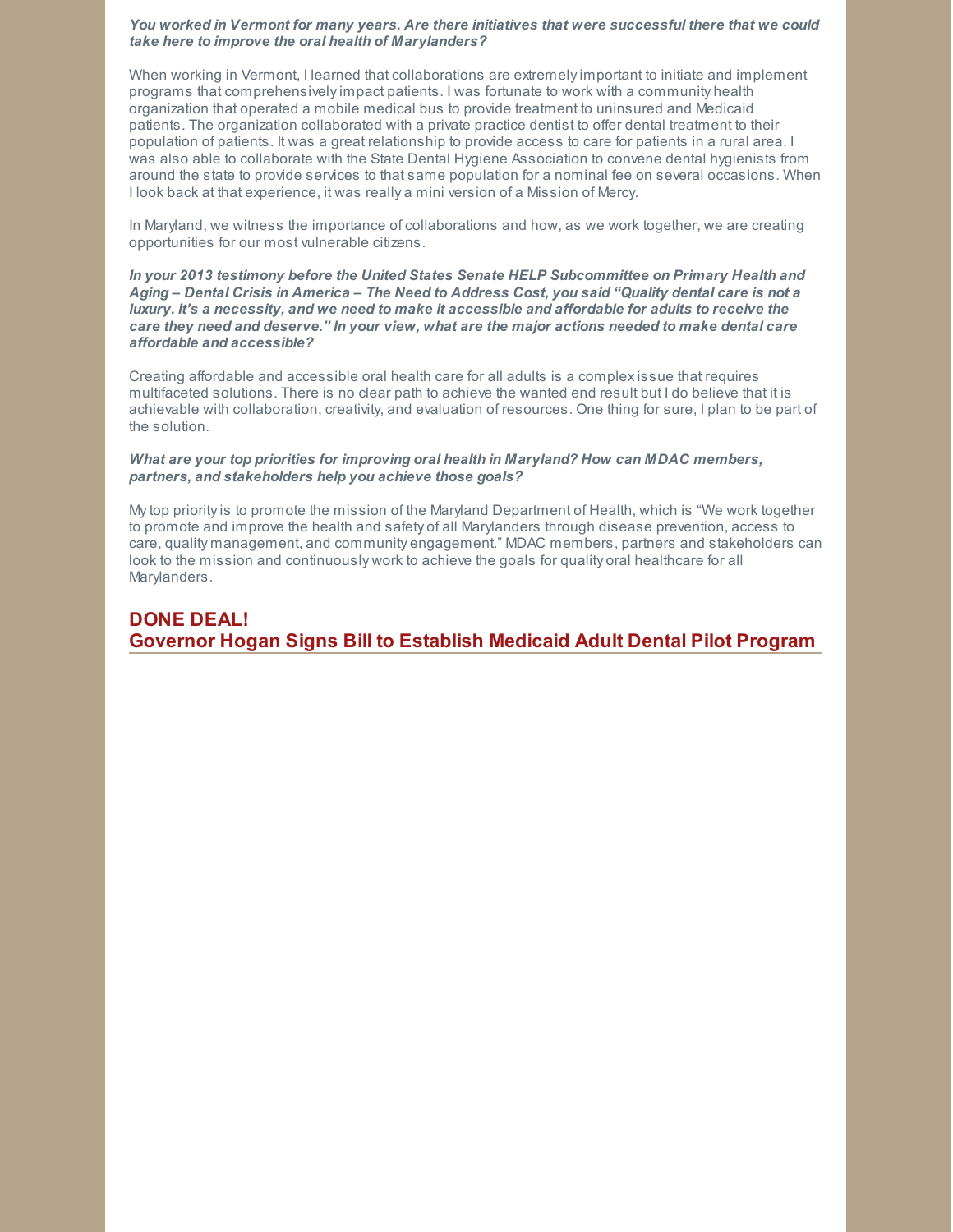

Governor Larry Hogan (seated center) signed SB 284 - Maryland Medical Assistance Program- Dental Coverage for Adults - Pilot Programinto law on May 15, 2018. The bill, strongly supported by MDAC and its coalition partners, will establish a pilot program to cover adult dental services in Medicaid - a major step forward to improve access to affordable dental care *for Maryland adults.*

More than three years of hard work and collaboration by MDAC members, partners and stakeholders culminated on May 15 as Governor Larry Hogan signed *SB 284 – Maryland Medical Assistance Program – Dental Coverage for Adults – Pilot Program* into law. This major legislative victoryis another significant step towards the ultimate goal of a Medicaid adult dental benefit that will enable participating adults to establish a dental home, obtain preventive care, and avert costly dental conditions.

The legislation requires the Maryland Department of Health to implement a pilot program for Medicaid adult dental coverage, which may begin as early as January 2019. During the June 18 MDAC statewide convening, *Oral Health and Overall Health: Opportunities for Continued Success in Maryland*, registrants will have the opportunity to participate in facilitated discussions on the components of the Maryland Medicaid Adult Dental Pilot Program. Your input is vital to the development of a successful pilot program that demonstrates a Medicaid adult dental benefit is a good investment in both health outcomes and the fiscal health of Medicaid. MDAC will forward the outcomes of the discussions to the Maryland Department of Health.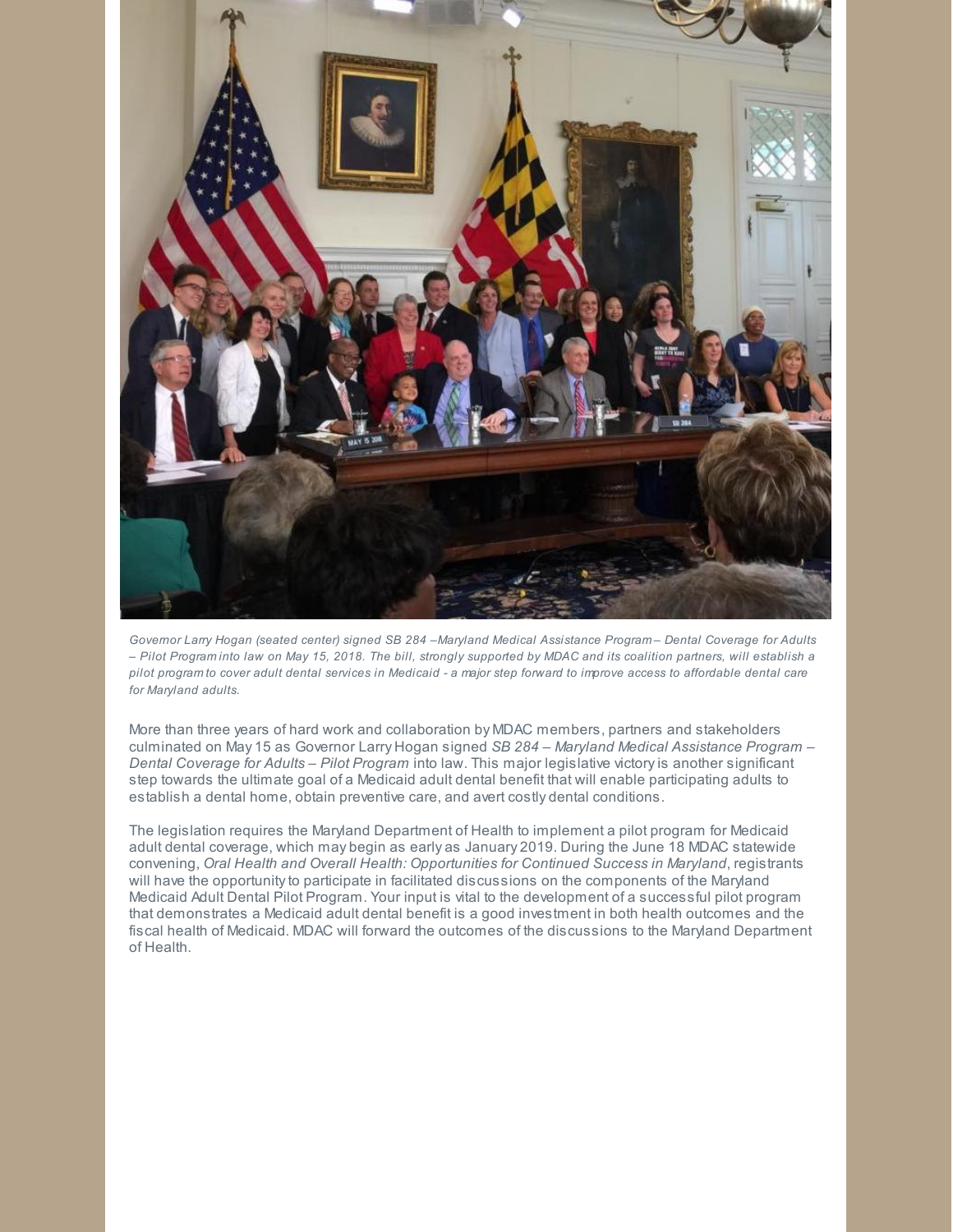

*Natalia Chalmers, D.D.S., Ph.D. of the DentaQuest Institute, MDAC board members Eric Biagioli and Diane Romaine, D.M.D., Robyn Elliott of Public Policy Partners, Delegate Mike McKay (R- Allegany and Washington Counties), MDAC* Executive Director Mary Backley, and representatives from Healthcare for the Homeless celebrate the signing of SB 284 at *the Maryland State House.*

MDAC thanks bill sponsor Senator Thomas "Mac" Middleton (D-Charles County) and bill supporter Delegate Mike McKay(R- Allegany and Washington Counties) for their determination to staythe course and educate fellow legislators and executive leaders on the importance of Medicaid adult dental coverage to the health of Marylanders and the fiscal health of the state. MDAC also thanks Robyn Elliott for her excellent work shepherding the bill through the legislature. Last, but certainly not least, a veryspecial thank you to the MDAC members, partners and stakeholders who – at a moment's notice – rearranged their schedules to testify at bill hearings or submit written testimonyin support of SB 284. It was important that legislators read your testimonies and hear from the large number of you who testified in person. Your willingness to take the time to speak out on behalf of those who need our help is a testament to the strength of the coalition and your passion and commitment to improve the oral health of Marylanders. This bill would not have passed without you!

## **MDAC TO HOST JUNE 18 STATEWIDE CONVENING Opportunity to provide input on Medicaid pilot program**

*Oral Health and Overall Health: Opportunities for Continued Success in Maryland* will be the focus of a June 18, 2018 statewide convening hosted bythe Maryland Dental Action Coalition at the Turf Valley Resort in Ellicott City, Maryland. The meeting will address the three key priorities of the 2018-2023 Maryland Oral Health Plan: access to oral health care, oral disease and injury prevention, and oral health literacy and education.

The recent passage of SB 284, which will establish a Medicaid adult dental pilot program, makes this an opportune time to bring MDAC members, partners and stakeholders together to exchange information, learn from one another, and initiate new actions to improve the oral health of all Marylanders.

During the meeting, participants will have the opportunityto provide input on the components and implementation of the Maryland Medicaid Adult Dental Pilot Program. MDAC will forward the outcomes of the facilitated discussions to the Maryland Department of Health.

Debony Hughes, D.D.S., the newly appointed state dental director, will give the opening keynote address. MDAC will give special recognition to Maryland Senator Thomas "Mac" Middleton and Maryland Delegate Mike McKayfor their sponsorship and support of SB 284. Natalia I. Chalmers, D.D.S, Ph.D. will give a closing address on *Racial Disparities and Oral Health: Identifying Opportunities for Solutions.*

If you plan to attend and need a hotel room the night before the meeting, Turf Valley Resort is offering a special conference rate of \$129.00/night plus tax, single or double occupancy. This special rate applies onlyto rooms booked by no later than **Tuesday, May 29.**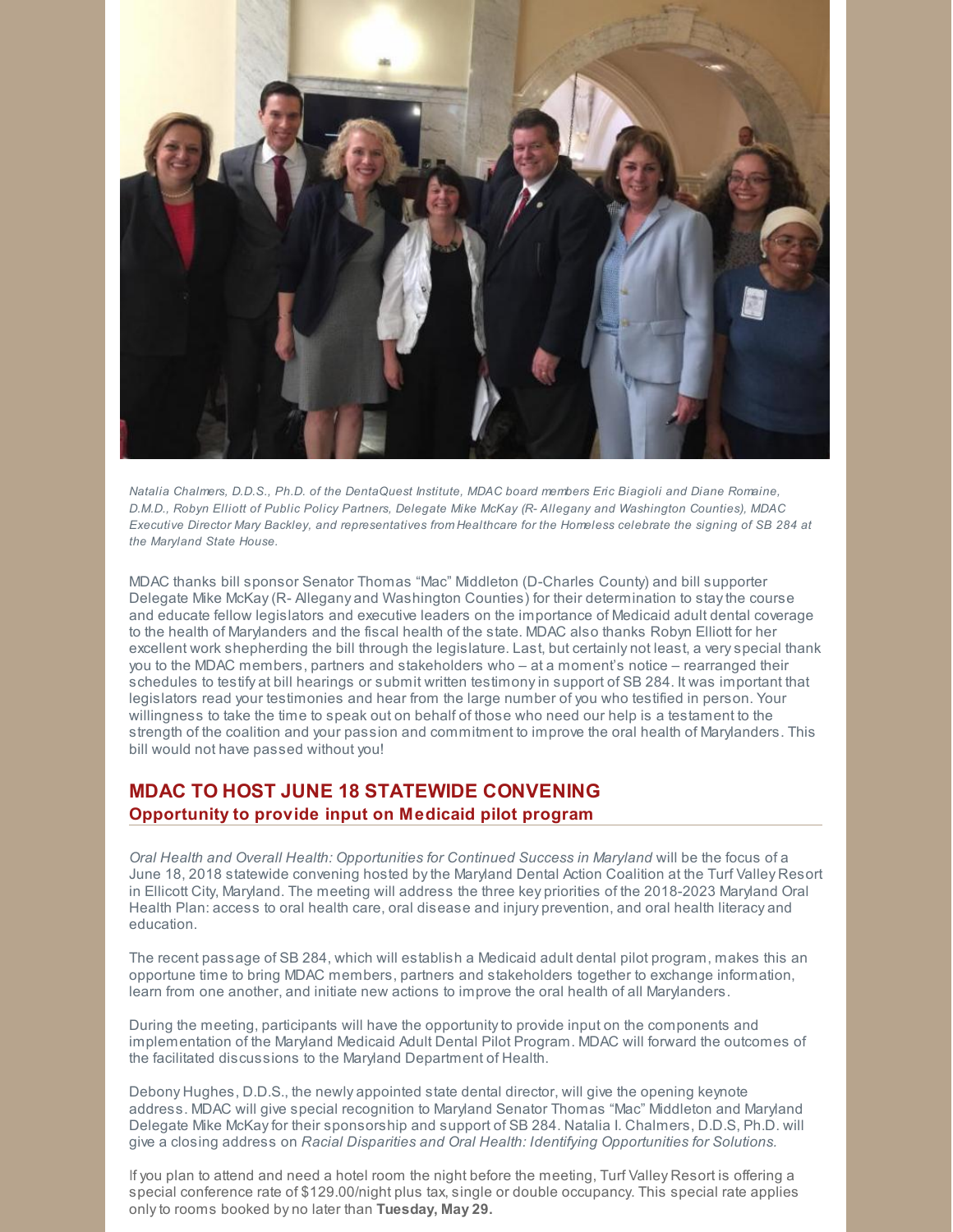For reservations, call 410-465-1500 or 1-888-833-8873. You must identifyyourself as a MDAC meeting attendee to qualifyfor the discounted rate. You may also book your reservation online at **[reservations.turfvalley.com](http://reservations.turfvalley.com/)**. The group code is "2859TI".

For further information about the convening, **click [here.](http://events.r20.constantcontact.com/register/event?oeidk=a07efctvk8sa9432997&llr=pjk4tqkab&showPage=true)** To register, **click [here.](https://events.r20.constantcontact.com/register/eventReg?oeidk=a07efctvk8sa9432997&oseq=&c=&ch=)**

## **FEDS APPROVE "MARYLAND MODEL" ALL-PAYER CONTRACT New Contract for Innovative Provider Payment System; \$1 Billion in Savings Expected**

Governor Larry Hogan, together with the Maryland Department of Health and the Centers for Medicare and Medicaid Services (CMS), announced the federal approval of Maryland's Total Cost of Care All-Payer Model, known as the "Maryland Model," contract. This innovative approach to health care provider payment is unique to Maryland and made possible via a contract between CMS and the state. Maryland's current model has alreadysaved Medicare more than \$586 million through 2016, compared to national spending, and the new model is expected to provide an additional \$300 million in savings per year by 2023 and a total of \$1 billion over five years.

Under Maryland's current All-Payer Model, approved in 2014, hospitals have successfullyreduced unnecessaryreadmissions and hospital-acquired conditions while decreasing the growth in hospital cost per capita. The new Maryland Model will expand this successful approach across the health care system when it takes effect on January 1, 2019 and will extend through the end of 2023. The contract can then be extended for an additional five years, pending a review of the terms.

"The new Maryland Model will expand health care access and affordability – and ultimatelyimprove quality of life – for Marylanders, especiallythose with chronic and complex medical conditions," said Governor Hogan. "Maryland continues to lead the nation in innovative health care delivery, and the expansion of our successful model is a huge step forward in our efforts to ensure that every Marylander has access to qualitycare."

The Maryland Model aims to control the growth in health care costs, both at hospitals and community providers, while improving patient outcomes and quality of care. To achieve this comprehensive coordination across the entire health care system, the Maryland Model will:

- Coordinate care across both hospital and non-hospital settings, including mental health and longterm care
- Invest resources in care that is focused on the patient and enhance primary-care teams to improve individual patient outcomes
- Set a range of quality and care improvement goals and provide incentives for providers to meet them
- Concentrate system and communityresources on population health goals to help address opioid use and deaths, diabetes, hypertension, and other chronic conditions
- Encourage and facilitate programs focusing on the unique needs of Marylanders across geographic settings and other key demographics

This comprehensive approach ensures the patient is at the center of decision making and their needs are being met with greater transparency and accountability. **Read the full press [release](http://governor.maryland.gov/2018/05/14/governor-larry-hogan-announces-federal-approval-of-maryland-model-all-payer-contract/) here.**

## **PILOT PROJECT INTEGRATES ORAL HEALTH IN PRIMARY CARE Demonstrates screening effective in identifying, referring patients with dental needs**

Susan Scherr, a geriatric nurse practitioner, University of Maryland doctoral student, and visiting assistant professor of nursing at York College of Pennsylvania has long been concerned about oral health disparities in Maryland. Vulnerable populations, such as the poor and chronicallyill who have limited access to preventive dental care, often present to emergency departments, outpatient clinics or primary care offices with dental conditions. Although evidence suggests oral health screening is an effective wayto identifythose with unmet oral health needs and refer them to a dentist, it is not standard practice in many non-dental healthcare settings.

In fall 2017, Scherr began an 8-week pilot project to integrate oral health screenings into primarycare. The project, conducted at an outpatient transitional primarycare clinic in Harford County, yielded results consistent with national data that indicates vulnerable populations have disproportionate levels of unmet dental needs. The clinic serves patients, referred from the hospital upon discharge, who are at-risk for 30 dayreadmission, have multiple chronic diseases, no established primarycare provider, or are underinsured or uninsured.

Patients registering at the clinic responded to a 3-question oral health pre-screen. Based on their responses, the primarycare physician determined the need to perform a more thorough oral assessment and/or refer the patient to a dentist. Of the 108 patients who completed the pre-screen, 73% had not seen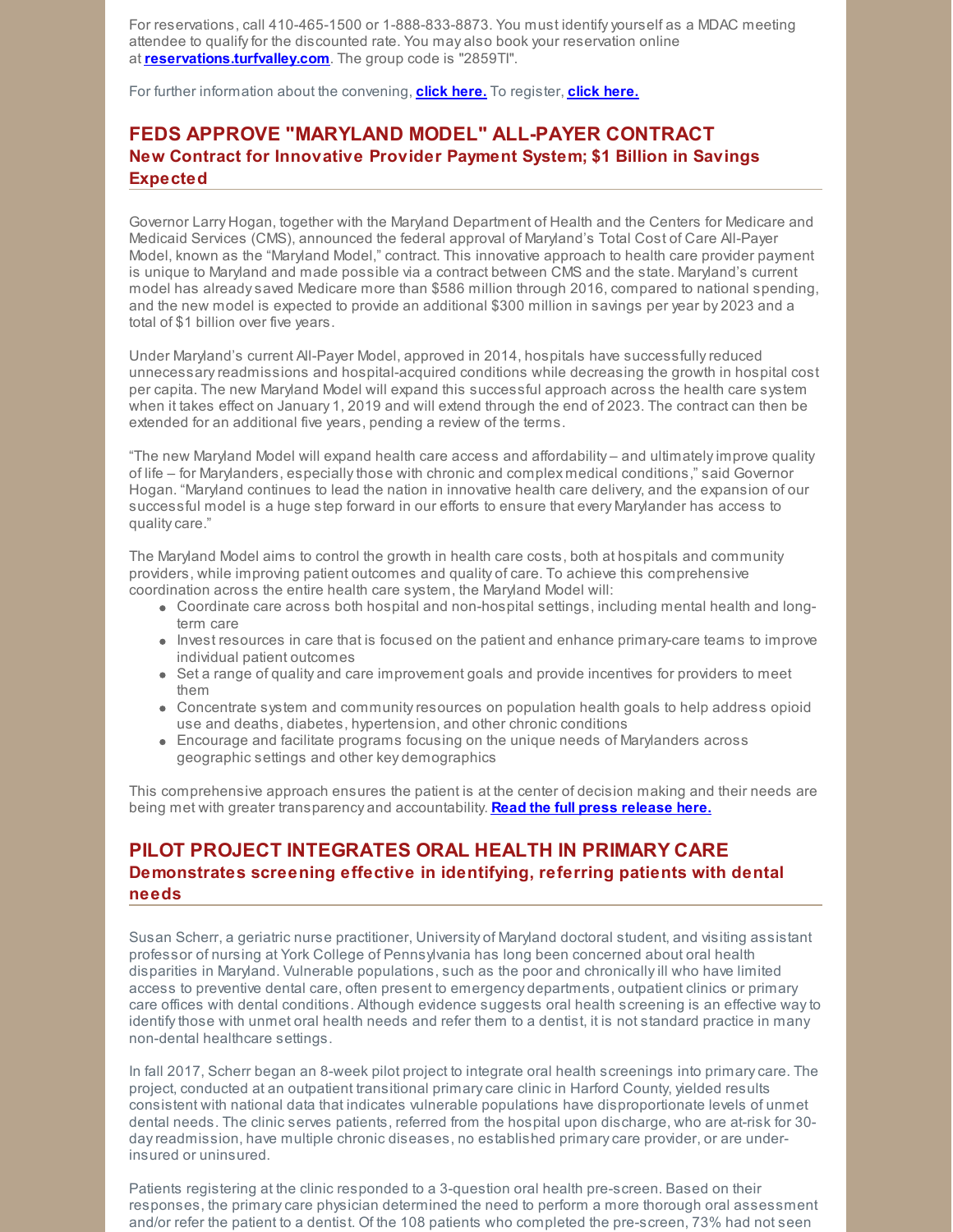a dentist in the past 12 months; 12% had an oral problem or pain; and 53% did not have a dental home. Of those pre-screened, 20% were referred to their existing dentist, and 56% were given a list of dental resources, including information for a nearby FQHC dental clinic, a list of dentists who accept Medicaid, and a list of managed care organizations that offer some dental benefit, and printed information on oral health.

Scherr's project showed that oral health screening in a transitional primarycare setting is an effective way to identify and refer patients who have unmet oral health care needs to a dentist. Future plans include working with the FQHC to develop a more formal referral process that will include telephone follow-up with referred patients.

# **NATIONAL LEAGUE FOR NURSING ADDS TO CARE EXCELLENCE SERIES Cases include impact of social determinants on oral health of children**

The National League for Nursing recently announced a new addition to their Advancing Care Excellence Series - Advancing Care for Pediatrics (ACE.P) - unfolding cases. The ACE.P unfolding cases focus on the increasing impact of environment, housing, and access to care for children in vulnerable populations. **The cases** focus on the special needs of vulnerable children in the areas of [nutrition/obesity,](http://www.nln.org/professional-development-programs/teaching-resources/ace-p/unfolding-cases) oral health, preventative care, immunizations, mental health and autism.

**"Quality dental care is not a luxury. It's a necessity, and we need to make it accessible and affordable for adults to receive the care they need and deserve."**

**-Debony Hughes, D.D.S., Director, Office of Oral Health, Maryland Dept. of Health**

## **NEWS**

**When Is Insurance Not Really [Insurance?](https://khn.org/news/when-is-insurance-not-really-insurance-when-you-need-pricey-dental-care/) When You Need Pricey Dental Care**

**Dentistry & [Pediatrics:](https://ilikemyteeth.org/working-together-on-cancer-prevention/) Working Together on Cancer Prevention**

**7 [Strategies](https://health.usnews.com/health-care/patient-advice/slideshows/7-strategies-for-getting-over-your-fear-of-going-to-the-dentist?onepage&utm_medium=TWITTER&utm_source=social&utm_term=Engagement) for Getting Over Your Fear of Going to the Dentist**

**Drinking Alcohol [Increases](https://www.everydayhealth.com/dental-health/drinking-alcohol-increases-disease-causing-mouth-bacteria/) Disease-Causing Mouth Bacteria**

## **ARTICLES**

**Exploring a 2Gen [Approach](https://ilikemyteeth.org/exploring-a-2gen-approach-to-improve-dental-health/) to Improve Dental Health**

**[Prevalence](https://www.cdc.gov/nchs/products/databriefs/db307.htm) of Total and Untreated Dental Caries Among Youth: United States, 2015– 2016**

**Guard Your Health: Health and [Wellness](https://ilikemyteeth.org/guard-your-health-health-and-wellness-for-soldiers-and-families/) for Soldiers and Families**

**[Anti-Immigrant](https://www.cdhp.org/blog/506-anti-immigrant-policies-are-hurting-children-s-oral-health) Policies are Hurting Children's Oral Health**

**[Caregivers:](http://www.sandiegouniontribune.com/caregiver/staying-healthy/their-health-safety/sd-me-caregiver-oral-health-20180509-story.html) Don't Forget Senior Oral Care**

**Aligning Dental Payment Policies and**

## **2018-2023 MARYLAND ORAL HEALTH PLAN GOALS**

**Maryland Oral Health Plan**  $2018 - 2023$ 





Framework to Improve the Oral Health of All **Marylanders** 

Maryland Dental<br>Action Coalition

The 2018-2023 Maryland Oral Health Plan outlines 11 oral health goals in three key areas:

#### **Access to oral health care:**

All Maryland children have comprehensive dental insurance coverage through public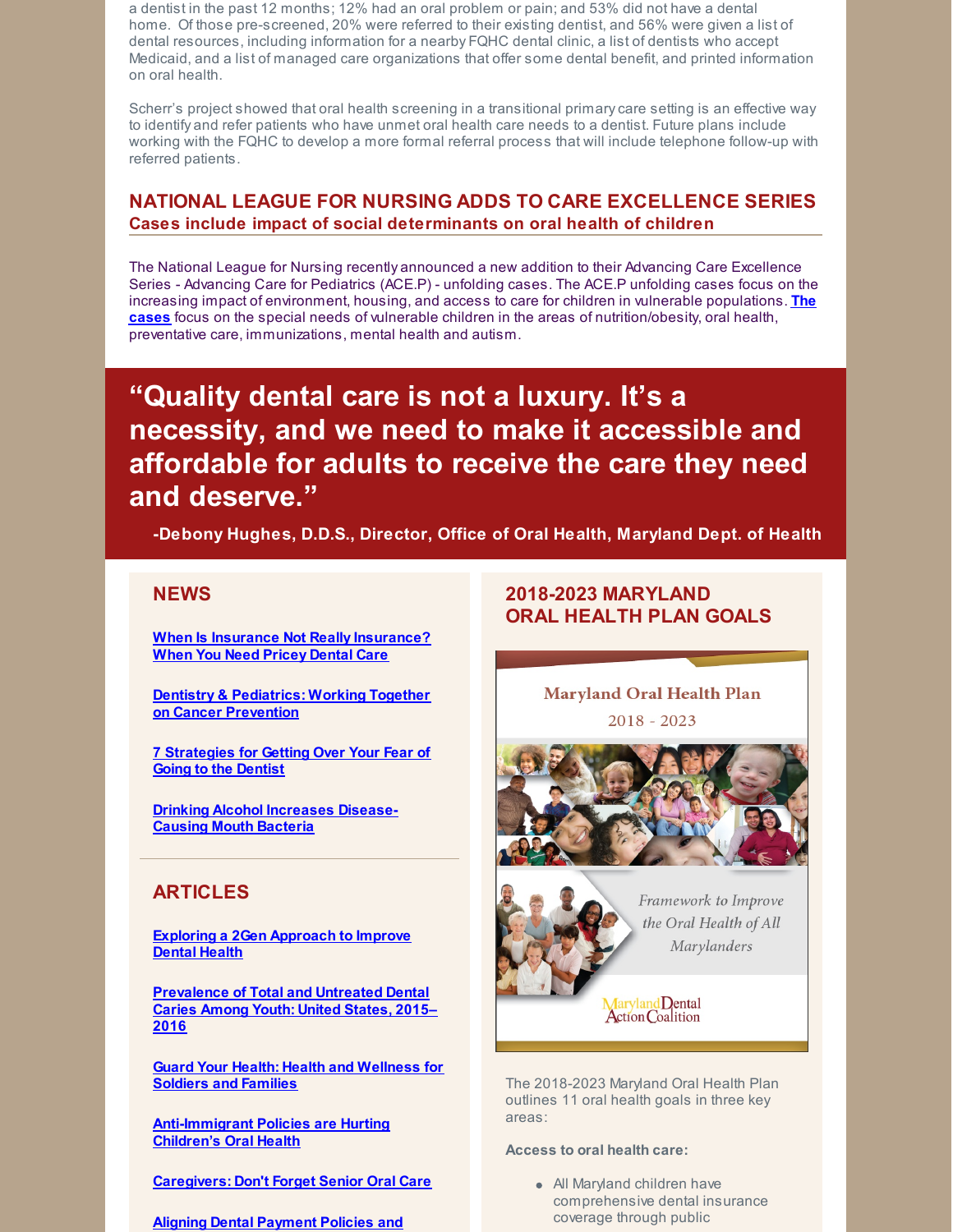**[Periodicity](https://www.medicaid.gov/federal-policy-guidance/downloads/cib050418.pdf) Schedules in the Medicaid and CHIP Programs**

**Parkinson's Disease Oral Health Module: [Interprofessional](https://www.mededportal.org/publication/10699/) Coordination of Care**

# **EVENTS**

## **MDAC Statewide Convening**



*Oral Health and Overall Health: Opportunities for Continued Success in Maryland*

**June 18, 2018, 8:30 AM - 5:00 PM** Turf Valley Resort 2700 Turf Valley Road Ellicott City, MD 21042

## **[Register](https://events.r20.constantcontact.com/register/eventReg?oeidk=a07efctvk8sa9432997&oseq=&c=&ch) here!**

**2018 OSAP Annual [Conference,](http://www.osap.org/page/2018AnnConfProgram) May 31- June 3, 2018**

**AHEC [West-GGear:](http://www.123formbuilder.com/form-3057248/GGEAR-Registration-And-Participant-Information-Form) Putting Our Arms Around It: Tools for Working with Complex Cases in Complex Times, June 1, 2018**

**American Dental Hygienists Association Annual [Conference,](http://www.adha.org/annual-conference/main) June 20-23, 2018**

**2018 National [School-Based](http://www.sbh4all.org/training/convention/) Health Care Convention, June 24-27, 2018**

**National Association of School Nurses Annual [Conference,](https://www.nasn.org/nasn/programs/conferences/annual-conference) June 30 - July 3, 2018**

**2018 Healthy Aging [Summit,](https://www.eventscribe.com/2018/ACPM-HAC/index.asp?launcher=1) July 16-17, 2018**

**[Inter-Professional](http://www.mmsend2.com/link.cfm?r=DppuN76f-Sc2PXQqXHLyNA~~&pe=ljwLFInQZq962ckKR26RKmsOXZKVqBeVx4OjmvkECC-wYzE6TGziMZ5ZUbmPk79dJlwmE1QiPrW31yrvGeGVDQ~~&t=kX6wVv9i4zvt05IqjWZC3A~~) Collaboration in Healthcare: Adding the Oral Health Component to Successful Projects Worldwide, July 31, 2018**

**AADR Oral Health Effects of Tobacco Products: Science and [Regulatory](http://www.iadr.org/AADREffectsofTobacco) Policy, September 14, 2018**

- (Medicaid/MCHP) or private insurance.
- All Maryland adults have comprehensive dental insurance coverage through Medicaid or private insurance.
- All Maryland residents have a dental home.
- Strengthen the oral health safety net provider system.
- Integrate the oral health care system within the medical health care system.

#### **Oral disease and injury prevention:**

- Use data to advance optimal oral health for all Marylanders.
- Improve public awareness of oral disease and injury prevention.
- Promote community-based oral disease and injury prevention programs.

### **Oral health literacy and education:**

- $\bullet$  Increase understanding of the relationship between oral health and overall health, and promote good oral health practices and access to oral health care.
- Improve collaboration between oral health and other health and human services providers so that patients understand how to navigate the oral health care system and establish a dental home.
- Educate medical professionals and students about the importance of the oral/systemic connection and foster collaboration between medical and dental disciplines and communities.

## **[Download](http://www.mdac.us/2018_01_14/MD_OHP_2018_0102.pdf) the plan now!**

The Maryland Oral Health Plan is financially supported bythe Maryland Department of Health.

## **WEBCASTS**

**ASTDD Dental Hygienist Liaisons Webcast: [Strategies](https://astdd.adobeconnect.com/_a933923135/pdy1noehiw4h/?proto=true) to Increase the Impact of State Dental Hygienist Liaisons**

**ASTDD: Training Health Care Professionals to Focus on the [Oral-Systemic](https://astdd.adobeconnect.com/_a933923135/pqaw2gobxnl9/?proto=true) Health of Older Adults**

**HRSA: Before You Say [Ahhhh...Integrating](https://www.youtube.com/watch?v=HGeEyyRGYpM&feature=youtu.be) Oral Health and Behavioral Health in Primary Care Settings**

**Advancing Health Equity in Local Health [Departments:](https://humanimpact.org/hipprojects/hegwebinars2017/?utm_source=April+Newsletter+Draft&utm_campaign=April+2018+Newsletter&utm_medium=email) 4-Part Webinar Series**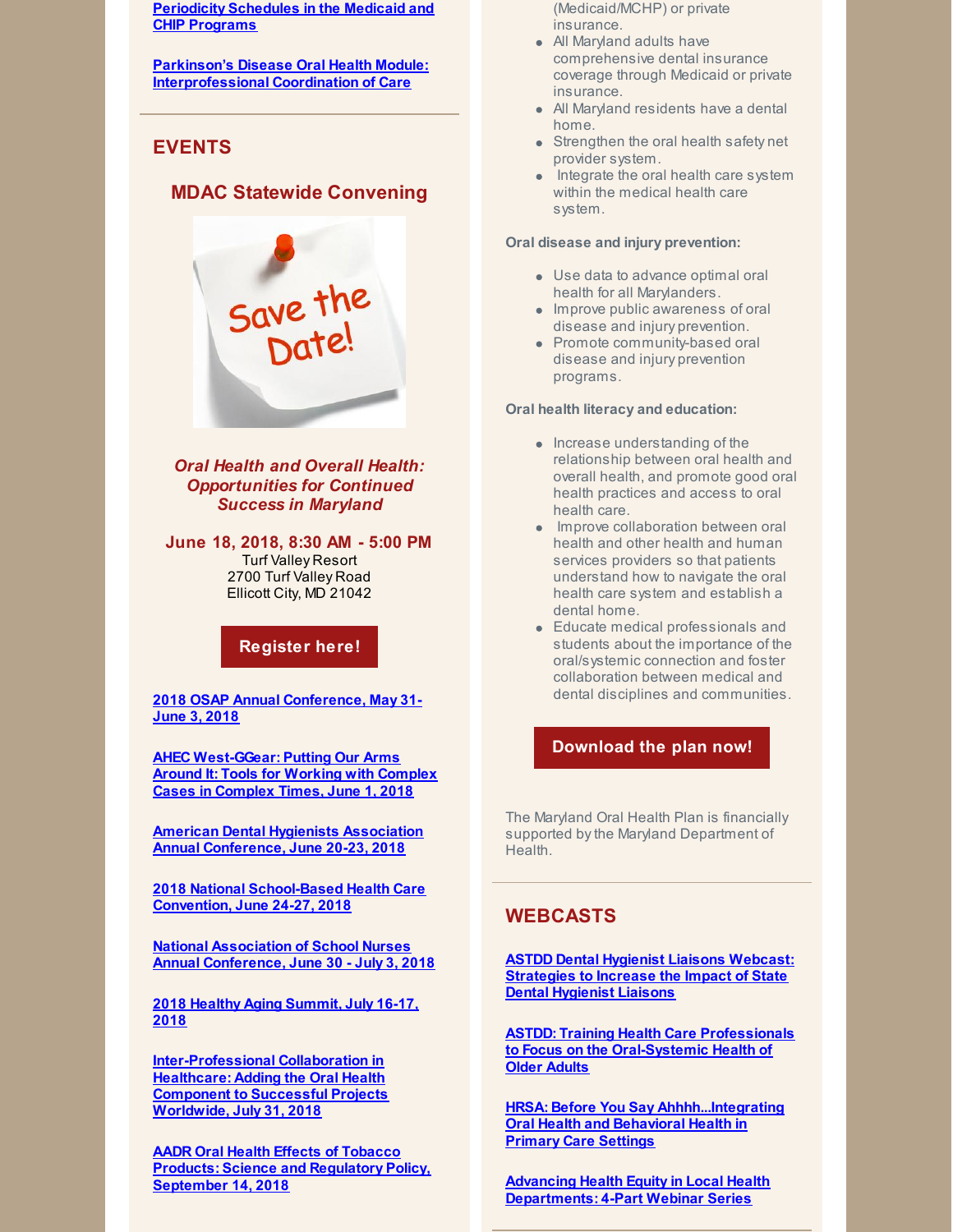**Public Health Law [Conference](https://www.networkforphl.org/2018_conference/phlc18/?blm_aid=21725) 2018, October 4-6, 2018**

**2018 Rural Health Conference - MD's Rural Health Roadmap: Pathways to Creating Healthier [Communities,](https://events.r20.constantcontact.com/register/eventReg?oeidk=a07efc1lwdma3550399&oseq=&c=&ch=) October 22-23, 2018**

**American Public Health [Association](https://www.apha.org/events-and-meetings/apha-calendar/2018/apha-annual-meeting-and-expo) Annual Meeting, November 10-14, 2018**

## **WEBINARS**

**Managing Pain in [Adolescents,](http://mailview.bulletinhealthcare.com/mailview.aspx?m=2018051501ada&r=seed_7440939-8710&l=023-97f&t=c) June 7, 2018**

**Oral Health [Disparities](https://register.gotowebinar.com/register/4382281002999059714) in Urban Settings: A Strategic Approach to Access to Care, June 12, 2018**

**Evaluation and Clinical Quality [Assessment](https://register.gotowebinar.com/register/410164405417044994) in Oral Health Programs: An Overview, June 15, 2018**

**[Implementing](https://register.gotowebinar.com/register/8188949687188101378) a Clinical Quality Evaluation System in Your Oral Health Program, July 20, 2018**

**Social Determinants of Health (SDOH) Academy Virtual Training #6: The Road to Sustainability for SDOH [Interventions,](https://register.gotowebinar.com/register/8870995439941403651) June 14, 2018**

## **CONTINUING EDUCATION**

**CDC: Basic [Expectations](https://www.cdc.gov/oralhealth/infectioncontrol/safe-care-modules.htm) for Safe Care Training Modules**

**AHEC West: Best [Practices](http://files.constantcontact.com/81f84275201/39682b0d-aa38-4127-b464-200cb7b84a4e.pdf) in 2018**

**Tooth [Wisdom:](https://www.toothwisdomgetsmart.com/) Get Smart About Your Mouth**

**Smiles for Life: A National Oral Health [Curriculum](http://smilesforlifeoralhealth.org/buildcontent.aspx?tut=555&pagekey=62948&cbreceipt=0)**

**Mid-Atlantic Prevent Abuse and Neglect Through Dental Awareness Dental [Professional](https://www.theonlinelearningcenter.com/Catalog/Product.aspx?mid=5470) Courses**

**Oral Health and Autism [Spectrum](https://www.colgateoralhealthnetwork.com/webinar/oral-health-and-autism-spectrum-disorders-asd/) Disorders (ASD)**

**The [Connections](https://www.colgateoralhealthnetwork.com/webinar/the-connections-between-periodontal-health-and-systemic-well-being/) Between Peridontal Health and Systemic Well-Being**

## **Support Maryland Dental Action Coalition Inc.**

When you shop at smile.amazon.com. Amazon donates

Go to smile.amazon.com

**amazonsmile** 

## **ORAL HEALTH RESOURCES**

## **ACCESS TO ORAL HEALTH CARE**

**Oral Health America: A State of Decay Vol. IV - Are Older [Americans](https://oralhealthamerica.org/astateofdecay/) Coming of Age without Oral Healthcare?**

**Oral Health in America: [Experiences](http://www.nasuad.org/sites/nasuad/files/NASUAD Oral Health in America.pdf) of Older Adults and Persons with Disabilities**

**ASTDD: [Improving](http://www.astdd.org/docs/improving-oral-health-access-and-services-for-older-adults.pdf) Oral Health Access and Services for Older Adults**

**AHEC West: Screening & Management of Prediabetes & [Hypertension](https://eliademy.com/catalog/catalog/product/view/sku/229adbfbf1)**

**[Disparities](https://link.springer.com/epdf/10.1186/s12903-018-0493-7?author_access_token=FL9eGPSkRp5-4scxDYp-OW_BpE1tBhCbnbw3BuzI2ROJr1IKgLr2bueRVSv2xRfqeBpf9o5t5-Ak0Bl969nzLvMfdoD35ATU3_lC2ZJgABIg8qCDQafMRbDwf-MeLMcXgQRt6is8li_9pv7VvwXk6w==) in Untreated Caries Among Children and Adults in the U.S., 2011–2014**

**A Funding Crisis for Public Health and Safety: [State-by-State](http://healthyamericans.org/assets/files/TFAH-2018-InvestInAmericaRpt-FINAL.pdf) Public Health Funding and Key Health Facts 2018**

## **ORAL DISEASE AND INJURY PREVENTION**

**Giving First Aid for Your Child's Oral [Injuries](https://eclkc.ohs.acf.hhs.gov/sites/default/files/pdf/oral-first-aid.pdf?utm_medium=email&utm_campaign=ECHW BUOH May Disaster Preparedness and Oral Health -Eblast&utm_content=ECHW BUOH May Disaster Preparedness and Oral Health -Eblast+Preview+CID_b49a7a05450ad20842090a9dea77f998&utm_source=CM Eblast&utm_term=Instructions on how to assess and provide first aid to oral injuries&utm_medium=email&utm_campaign=ECHW BUOH May Disaster Preparedness and Oral Health -Eblast&utm_content=ECHW BUOH May Disaster Preparedness and Oral Health -Eblast+CID_b49a7a05450ad20842090a9dea77f998&utm_source=CM Eblast&utm_term=Instructions on how to assess and provide first aid to oral injuries)**

**Centers for Disease Control and [Prevention](https://www.cdc.gov/oralhealthdata/index.html) Oral Health Data Portal**

**CDC: Tips from Former [Smokers](https://www.cdc.gov/tobacco/campaign/tips/about/index.html)**

**The Facts on [E-Cigarette](https://e-cigarettes.surgeongeneral.gov/) Use Among Youth and [Young](https://e-cigarettes.surgeongeneral.gov/) Adults**

**Treating Tobacco Use in [Maryland:](http://www.helppatientsquitmd.org/) Tools for Helping Your Patients Quit**

**CDC: Best Practices User Guide to Health [Communications](https://www.cdc.gov/tobacco/stateandcommunity/bp-health-communications/pdfs/health-communications-508.pdf) in Tobacco Prevention and Control**

**Maryland [Department](https://phpa.health.maryland.gov/cancer/Pages/HPV.aspx) of Health HPV Toolkit**

**Stem the Tide: [Addressing](https://www.aha.org/system/files/2018-02/stem-tide-addressing-opioid-epidemic-toolkit.pdf) the Opioid**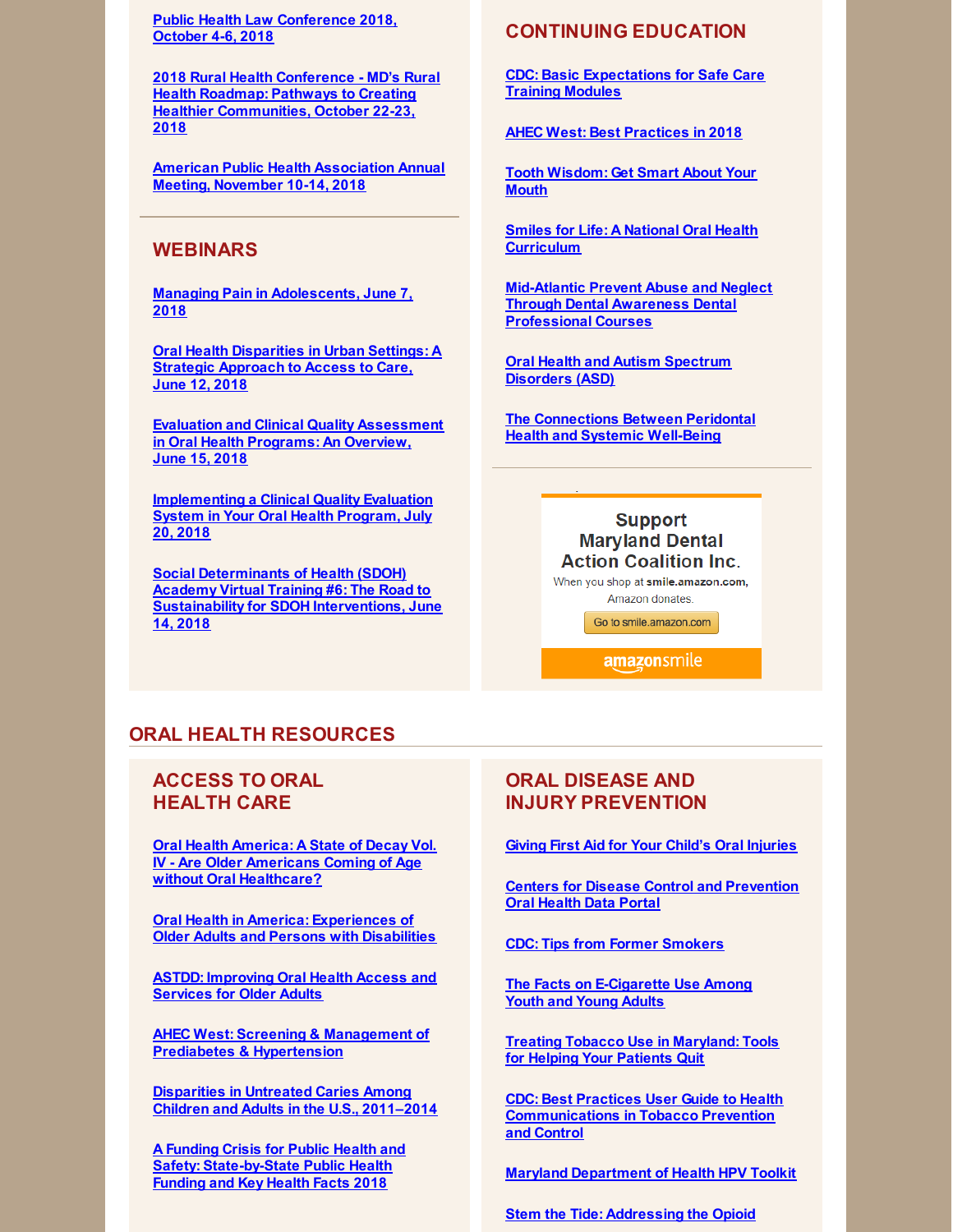#### **Medicaid**

**CDHP: [Responding](https://s3.amazonaws.com/cdhp/Dental+Coverage/CDHP+Resource+for+Advocates_Responding+to+the+2019+Notice+of+Benefit+and+Payment+Parameters_final052118.pdf) to the 2019 Notice of Benefit and Payment Parameters**

**Families USA Waiver [Strategy](http://familiesusa.org/state-waiver-resource-and-tracking-center) Center**

**Oral Health and [Well-Being](https://www.ada.org/~/media/ADA/Science and Research/HPI/Files/HPIgraphic_0518_1.pdf?la=en) Among Medicaid Adults by Type of Medicaid Dental Benefit**

**[Strengthening](https://www.chcs.org/media/Strengthening-LTSS-Toolkit_120717.pdf) Medicaid Long-Term Services and Supports in an Evolving Policy Environment: A Toolkit for States**

**CHCS: [Medicaid](https://www.chcs.org/media/Adult-Oral-Health-Fact-Sheet_011618.pdf) Adult Dental Benefits: An Overview**

**Families USA: Why States Should Offer [Extensive](http://familiesusa.org/product/why-states-should-offer-extensive-oral-health-benefits-adults-covered-medicaid) Oral Health Benefits to Adults Covered by Medicaid**

#### **Medicare**

**Dental Care And Medicare [Beneficiaries:](https://www.healthaffairs.org/doi/abs/10.1377/hlthaff.2016.0829) Access Gaps, Cost Burdens, And Policy Options**

**Families USA: [America's](http://familiesusa.org/sites/default/files/OH_Medicare-Oral-Health-Coverage_Factsheet.pdf) Seniors Need Medicare Oral Health Coverage**

**Families USA: Medicare Should Pay for Oral Health Care That Is [Necessary](http://familiesusa.org/blog/2017/08/medicare-should-pay-oral-health-care-necessary-manage-serious-illnesses) to Manage Serious Illnesses**

**Oral Health America [Medicare](https://oralhealthamerica.org/participate/take-action/medicaretoolkit/) Dental Toolkit**

#### **Policy**

**State Legislators: Who They Are and How to Work with Them - A Guide for Oral Health [Professionals](http://www.ncsl.org/Portals/1/Documents/Health/OralHealthProfessionals_32224_032218.pdf)**

**[Legislative](https://oralhealthamerica.org/wp-content/uploads/2018-OHA-Legislative-Priorities.pdf) Priorities of Oral Health America**

**Oral Health 2020: Unlocking the Door to New Thinking: Frames for [Advancing](https://frameworksinstitute.org/assets/files/PDF_oralhealth/oral_health_messagememo_may_2017.pdf) Oral Health Reform**

## **RURAL HEALTH**

**[Maryland](http://mdruralhealth.org/docs/MDRH-Plan-2018-WEB.pdf) Rural Health Plan**

**CMS Rural Health [Strategy](https://www.cms.gov/About-CMS/Agency-Information/OMH/Downloads/Rural-Strategy-2018.pdf)**

**The Rural Primary Care Practice Guide to Creating [Interprofessional](https://www.dentaquestinstitute.org/sites/default/files/MoreCareRural-Guide_11-14-17.pdf) Oral Health Networks**

#### **Epidemic**

**Guidelines for [Prescribing](https://www.cdc.gov/drugoverdose/pdf/guidelines_factsheet-a.pdf) Opioids for Chronic Pain**

**ACP Fact [Sheet:](https://www.acponline.org/system/files/documents/practice-resources/patient-resources/oral-health-and-older-adults.pdf) Oral Health and Older Adults**

**Drink Up! [Fluoridated](http://jada.ada.org/article/S0002-8177(15)00664-9/pdf) Water Helps Fight Decay**

## **ORAL HEALTH LITERACY AND EDUCATION**

**Nurse Practitioner & Dentist Model for Primary Care: A Guide for [Implementing](https://hsdm.harvard.edu/nurse-practitioner-dentist-npd-model-primary-care) Collaborative Care in U.S. Dental Schools**

**[Success](http://mnchwalliance.org/wp-content/uploads/2012/12/Oral_Health_Road_Map_FINAL.pdf) with CHWs: Oral Health Road Map**

**ASTDD: Oral Health Educational Resources for Home Visitors and Families: [Environmental](http://www.astdd.org/docs/home-visiting-environmental-scan-2018.pdf) Scan**

**Oral Health Care During [Pregnancy:](https://phpa.health.maryland.gov/oralhealth/Pages/Oral_Health_and_Pregnancy.aspx) Practice Guidance for Maryland's Prenatal and Dental Providers**

**[Understanding](http://www.worldoralhealthday.org/sites/default/files/assets/2018_WOHD-brochure-EN.pdf) the Mouth and Body Connection: How Your Oral Health Affects Your General Health**

**[Promoting](https://www.mchoralhealth.org/PDFs/resguideyoungchildren.pdf) Oral Health in Young Children: A Resource Guide**

**Oral Health Books for [Children](http://guides.hshsl.umaryland.edu/dentistry/DentalBooksForChildren)**

**[School-Based](https://www.sbh4all.org/library/sboh/index.php) Health Alliance School Oral Health Resource Library**

**[Healthy](https://www.youtube.com/watch?v=6Au7b4WczUs&feature=youtu.be) Mouths for You and Your Baby**

**Brush Up on Oral Health: Child [Maltreatment](https://eclkc.ohs.acf.hhs.gov/sites/default/files/pdf/buoh-2018-03.pdf)**

**Brush Up on Oral [Health:](https://eclkc.ohs.acf.hhs.gov/sites/default/files/pdf/buoh-2018-02-eng.pdf) Water and Health**

## **LEGISLATIVE CONTACTS**

**U.S. [Senators](https://www.senate.gov/general/contact_information/senators_cfm.cfm?State=MD) (MD)**

**U.S. [Representatives](https://www.house.gov/representatives#state-maryland) (MD)**

#### **Maryland State [Legislators](http://mgaleg.maryland.gov/webmga/frmmain.aspx?pid=legisrpage)**